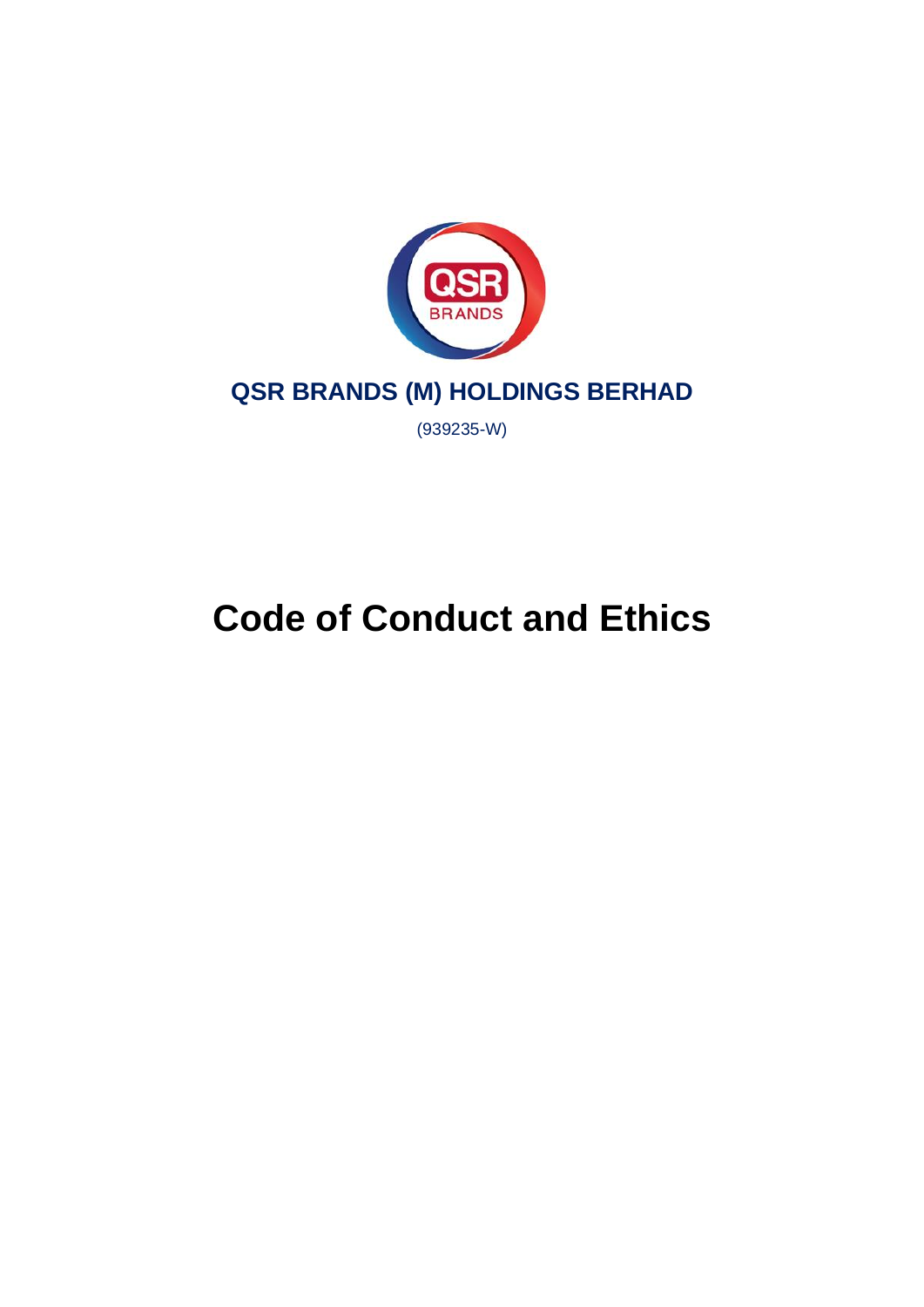

### **Table of Contents**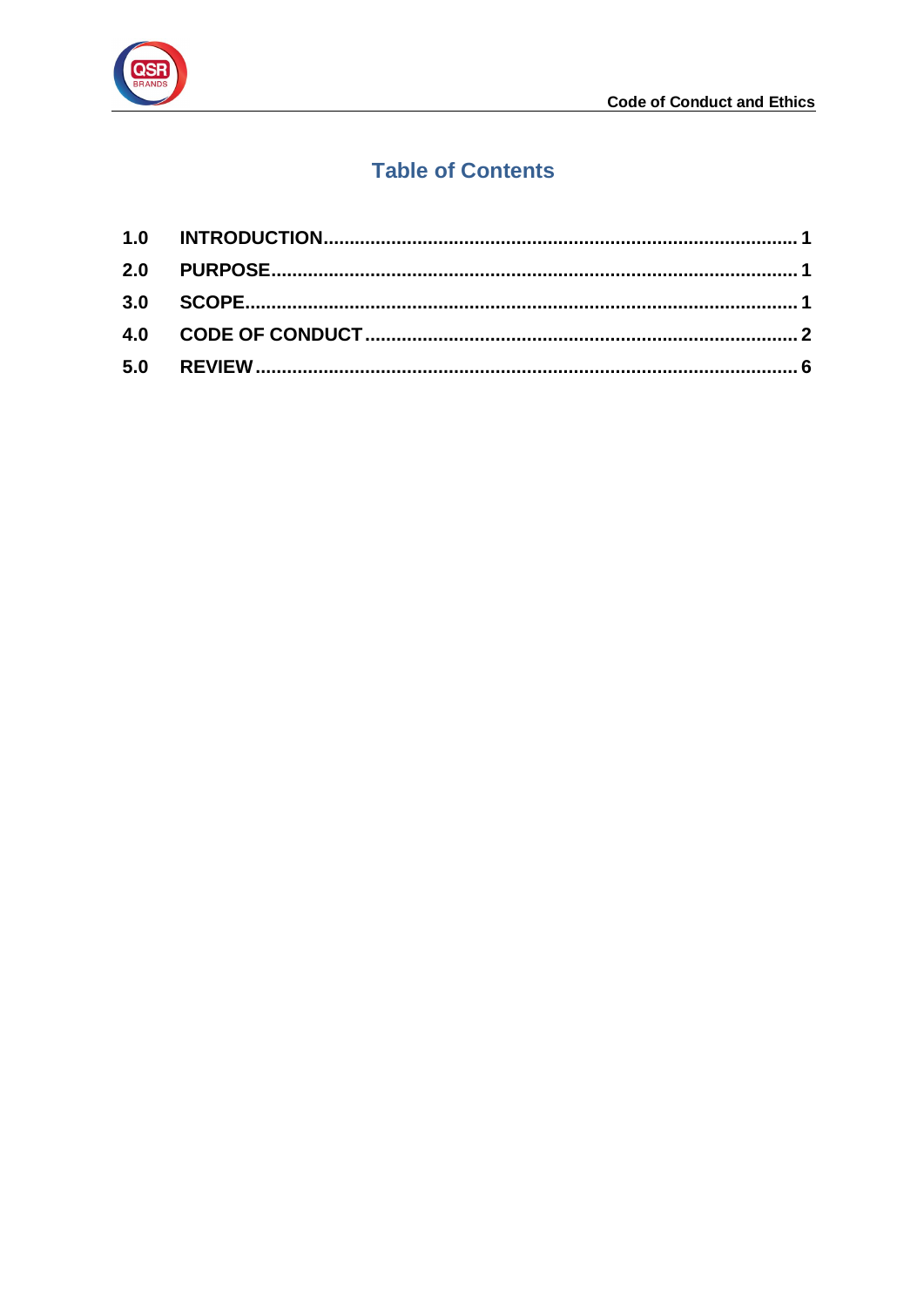

#### <span id="page-2-0"></span>**1.0 INTRODUCTION**

- 1.1 QSR Brands Holdings (M) Berhad ("the Company or "QSR") is committed towards upholding ethical values and high standards of integrity, honesty and accountability among the Board of Directors ("Board") and all its employees.
- 1.2 As a governing authority of the Company, the Board recognizes its role in establishing ethical culture that promotes integrity, trust and fairness in pursuit of excellence and sustainable growth in the long run.
- 1.3 Internally, there are adequate policies and procedures that are based on best practices where efforts are being focused to continuously enhance the level of governance in the working environment that the Company operates.

#### <span id="page-2-1"></span>**2.0 PURPOSE**

- 2.1 The Code of Conduct and Ethics ("Code") applies to all employees and the Board where is covers all aspects of the day-to-day business operations of the Company.
- 2.2 The emphasis is on fostering a culture of good corporate governance, discipline, professionalism, loyalty, honesty and cohesiveness amongst its employees in carrying out their duties internally and externally.
- 2.3 High expectation is placed on each employee to conduct themselves with the highest level of integrity in discharging their duties to be in accordance with the relevant rules and regulations in addition to the Company's policies, procedures and best practices.

#### <span id="page-2-2"></span>**3.0 SCOPE**

3.1 The Code sets out the principles in guiding the standards of behavior and business conduct of employees in relation to policies on conflict of interest, anti-bribery, corruption, confidentiality, corporate disclosure, gifts and hospitality policy.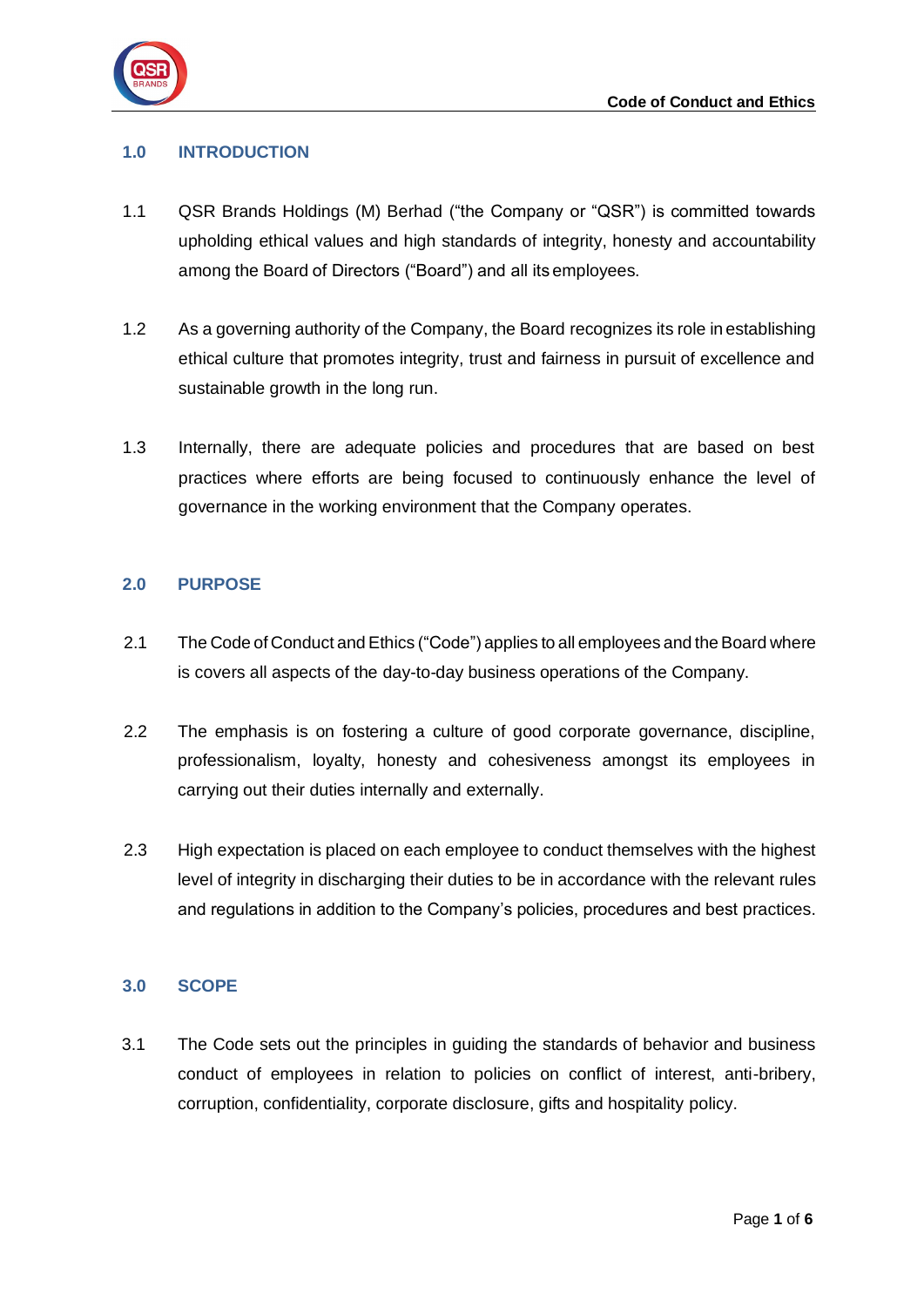- 3.2 Any non-compliance with this Code will be treated seriously and may result in disciplinary action including the possibility of written warning, suspension or dismissal, and even legal actions to be taken against the employee.
- 3.3 This Code is to be read with other related policies, procedures and guidelines issued by the Company.

#### <span id="page-3-0"></span>**4.0 CODE OF CONDUCT**

#### **4.1 Ethics**

- (a) The Company emphasizes loyalty, diligence, enthusiasm, team spirit, interest and determination in self and professional development of all its employees.
- (b) Each employee is expected to be guided by the Company's Code of Ethics and Discipline in exercising good judgment while carrying out their duties. In circumstances where there is uncertainty as to the proper course of action, the employee may seek guidance from their immediate supervisor.
- (c) New and existing employees must ensure that they are familiar with all policies, rules and regulations that are relevant to their responsibilities and conduct themselves in a manner consistent with those policies.
- (d) All employees shall keep secret all transactions, account, information, dealings, employee affairs, business affairs, affecting the Company and its customers or any person that the Company may have dealings with, throughout his/her employment and thereafter and shall be liable for any act or acts in breach of this provision.
- (e) Any misconduct by an employee may cause disciplinary action(s) to be taken that is deemed just and fit including summary dismissal.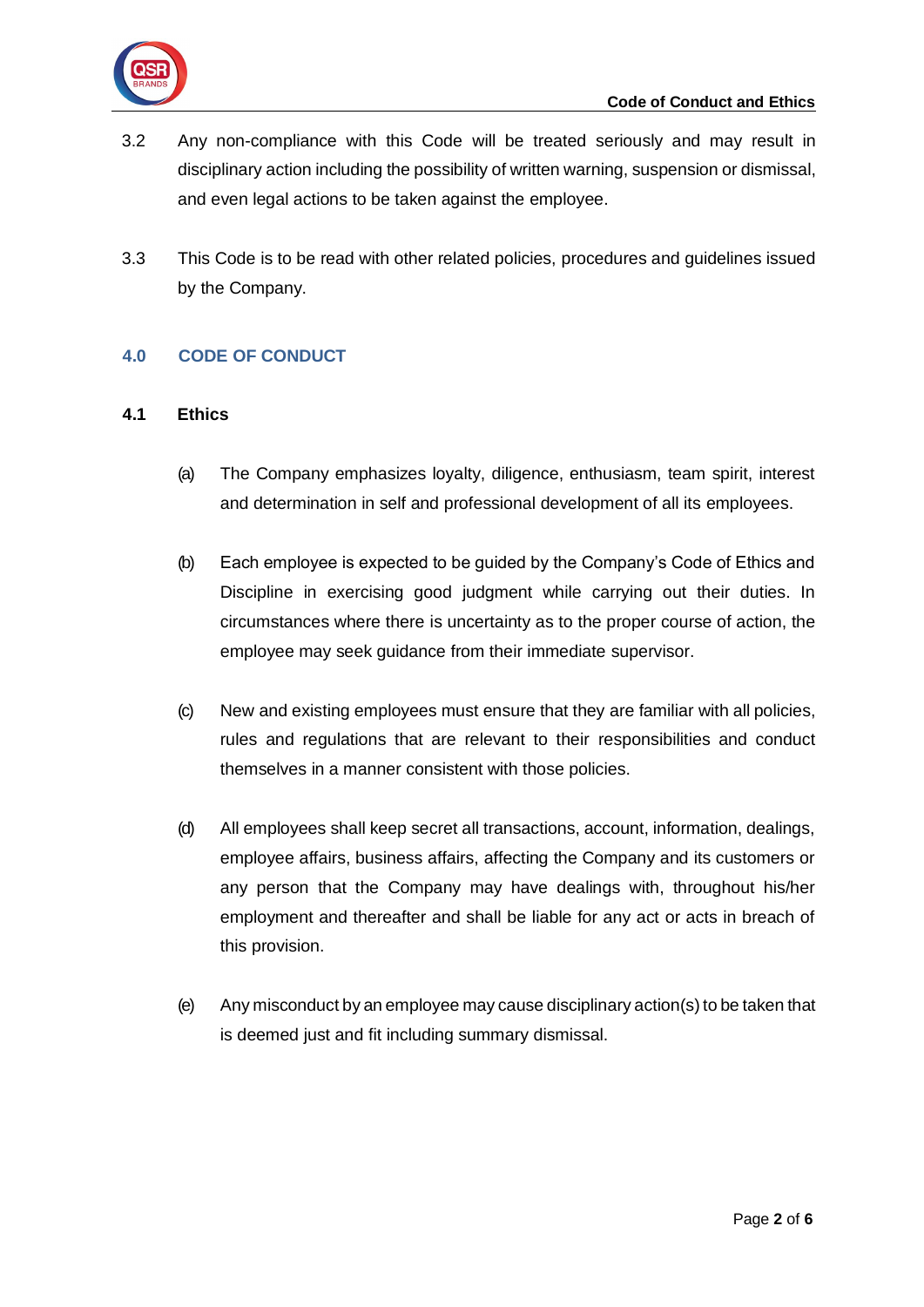

#### **4.2 Workplace Environment**

The Company is wholly committed to foster a positive workplace environment that: -

- (a) Provides a safe and healthy work environment to all its employees.
- (b) Upholds the principle of diversity of workforce, equal opportunity and fair treatment in its processes of recruitment, retaining, working conditions, training, rewards and benefits, career progression and retirement.
- (c) Treats employees with respect and free from any form of inappropriate behaviors such as harassment, threat, intimidation and violence.
- (d) Emphasizes employees' high performance through good conduct that are free from the influence of any substances that could affect their work or pose safety risk to the employee and others.
- (e) Protects the interest of the employees and the Company through various policies and procedures relating to, amongst others, business operations, proper conduct, data protection, usage of resources and confidentiality.

#### **4.3 Conflict of Interest**

- (a) Ethical and trustworthy The Company has in place a policy in guiding employees and others acting on our behalf to be free of conflicts of interest that could adversely influence their judgment, objectivity or loyalty to the Company in conducting business activities and assignments.
- (b) The Company recognizes that employees may take part in legitimate financial, business, charitable and other activities outside their normal jobs, but any potential conflict of interest raised by those activities must be disclosed promptly to management.
- (c) The golden rule is disclosure. Each employee shall ensure his/her manager/supervisor is aware of all dealings happening and undertaken to ensure transparency at the same time avoid any suggestion of conflict of interest.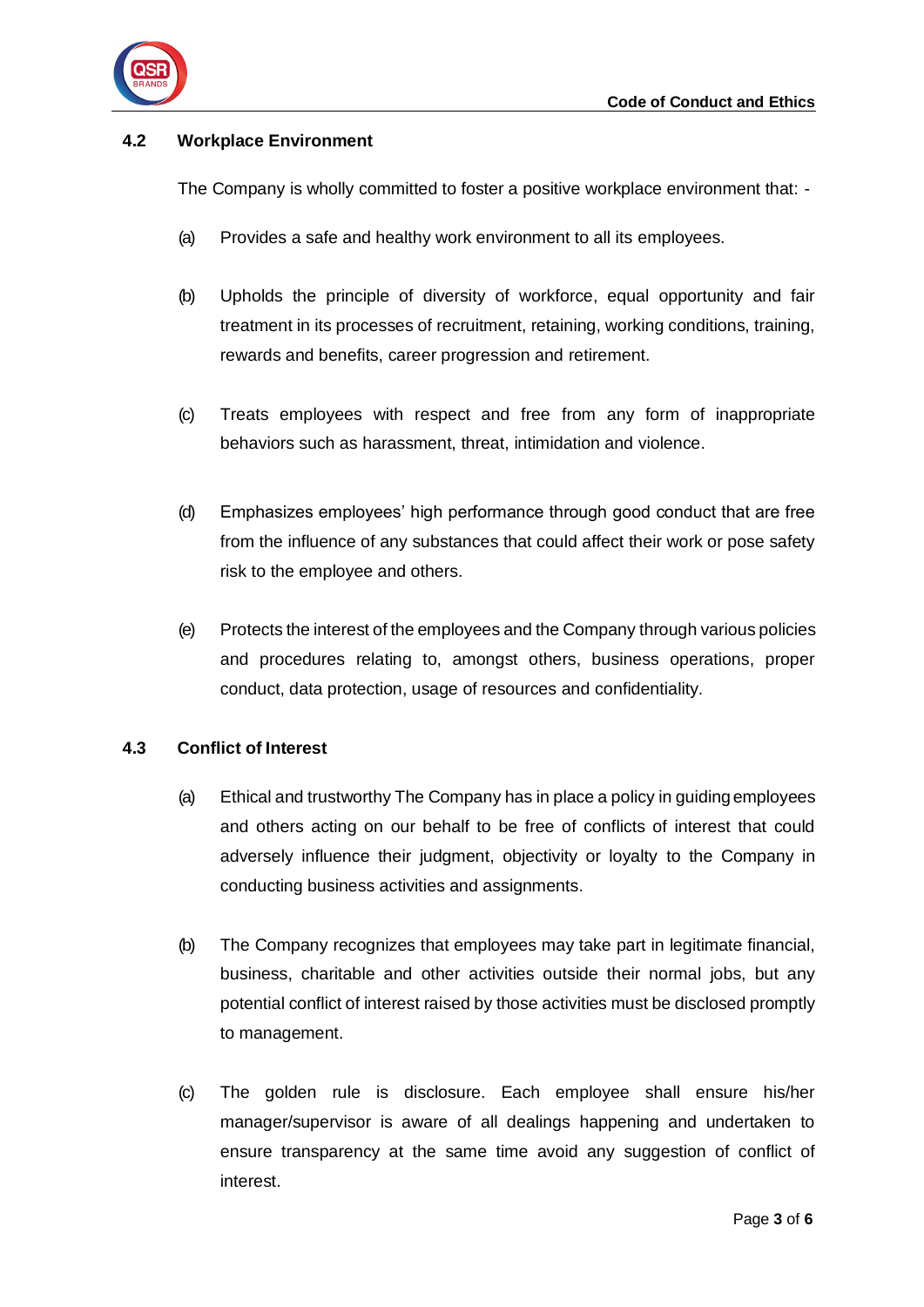

#### **4.4 Anti-Bribery and Corruption**

- (a) The Company reassures that there are adequate procedures in place that are in accordance with the relevant anti-bribery and corruption legislations. It is one of its core pillars that employees must always act professionally, fairly and with integrity in its business relationships and dealings.
- (b) All employees are prohibited from being a party to any corruptive acts which are detrimental to the interest of the Company. Hence, employees who are known to do such act will be subjected to severe disciplinary action, including summary dismissal.
- (c) Employees shall not offer, give, solicit or accept any bribes to gain any business or personal advantage for themselves or others or engage in any dealings or transactions that breach any of the applicable laws on anti-bribery or anticorruption.

#### **4.5 Money Laundering**

- (a) The employees of the Company are responsible to ensure that they are conducting business dealings and transactions with reputable parties for legitimate business purposes using legitimate funds.
- (b) If an employee is aware of a person or group of individuals acting to conceal proceeds of illegal activities or try to make their illegal source of funds appear to be legitimate, the employee must immediately report it to their respective Head of Department or any designated person within the Company.

#### **4.6 Whistleblowing**

- (a) It is the vision of the Company to have professional and well-disciplined employees as the foundation to the success and growth of the Company.
- (b) All employees are required adhere to the Company's Whistleblowing Policy which has been circulated to all employees and made available on the website for the public to learn about the policy and procedure on whistleblowing.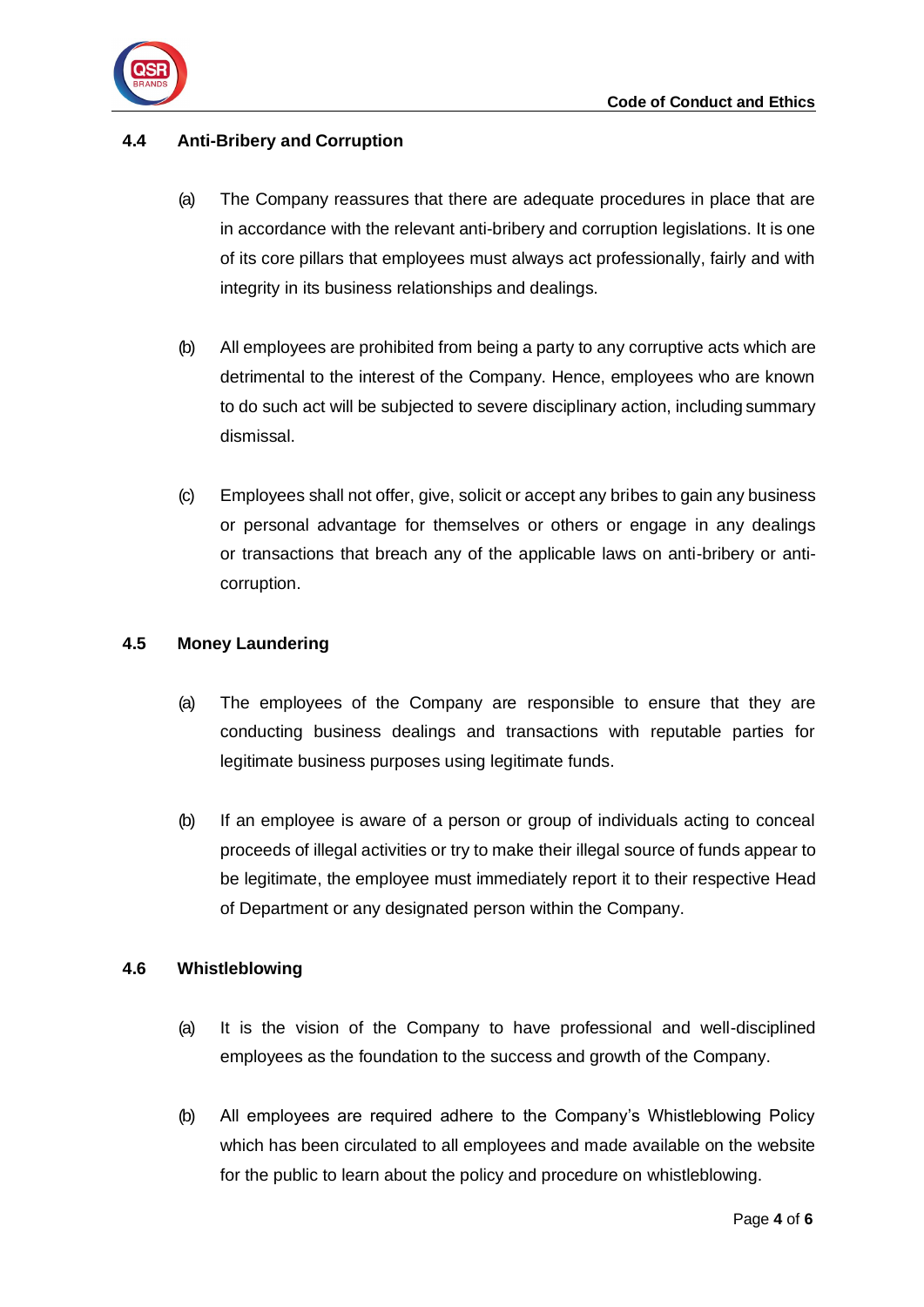(c) Employees and members of the public may use the various channels of reporting to lodge a report on any actual or suspicion of wrongdoings, improper conduct, unlawful or illegal actions by any of the Company's employee(s) to be investigated.

#### **4.7 Insider Trading**

- (a) Employees with access to market sensitive information are restricted from trading in the securities of the Company or other listed company if it has not been made public.
- (b) Employees are also prohibited from sharing or disclosing any price sensitive information that is not publicly available to any third party.

#### **4.8 Gift and Hospitality**

- (a) The Company has implemented the Gift and Hospitality Policy ("Gift Policy") to ensure that everyone in the Company adheres to high ethical standards and good corporate governance practices.
- (b) As a rule, all employees are discouraged from accepting or giving gifts or hospitality from or to business partners. However, the Company recognizes that the vast working and commercial environment which the Company is involved in will have employees being caught where common or culture practice of giving is unavoidable.
- (c) The Gift Policy provides strict guiding principles for employees to self-assess and make the necessary declaration when faced situations of having to accept or give gifts to a third party.

#### **4.9 Corporate Disclosure**

(a) The Company is committed to provide accurate, clear, timely and complete disclosure of all relevant information concerning the Company to its shareholders, investors, regulators, media and to the public through its Corporate Disclosure Policy ("CDP).